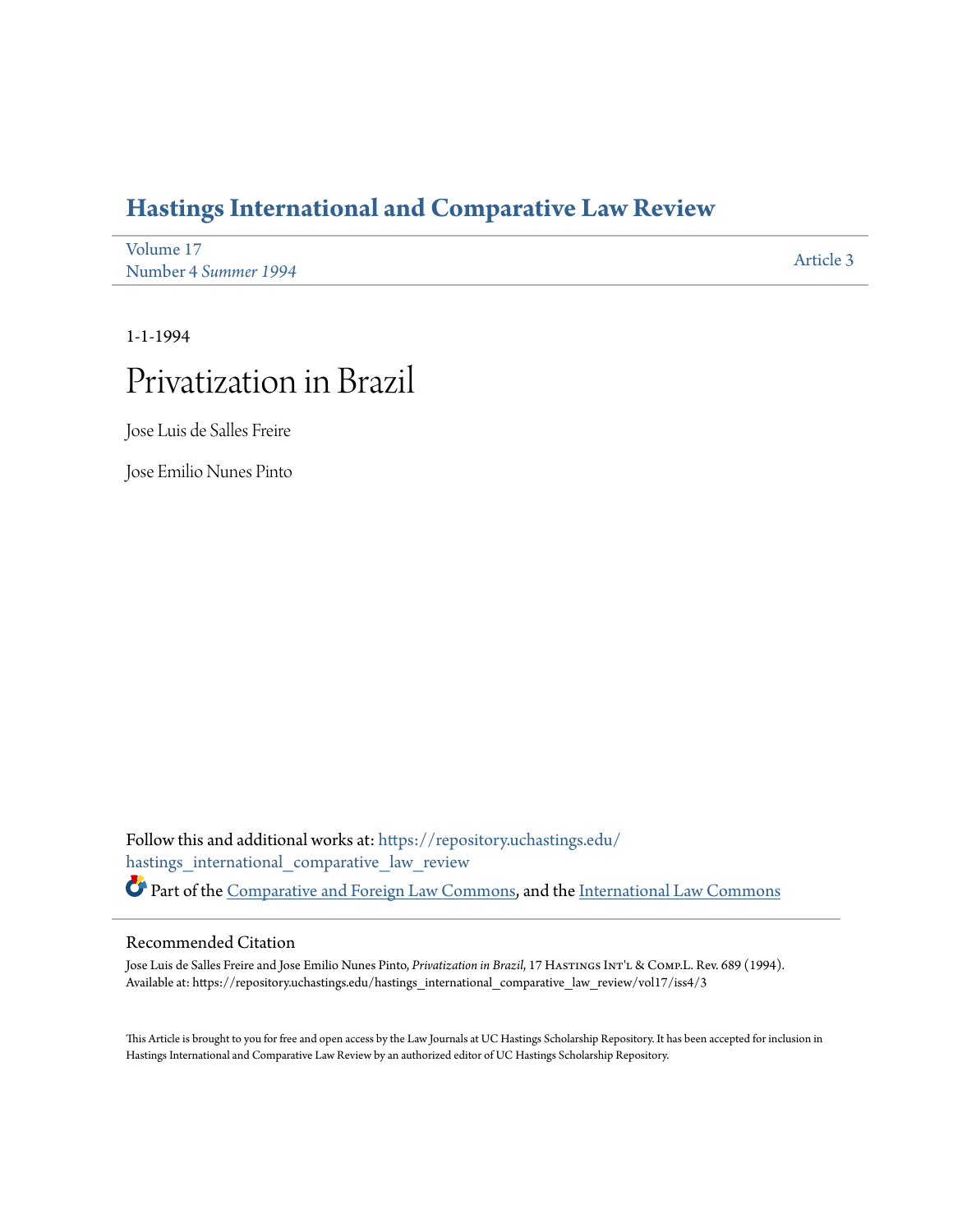## **Privatization in Brazil**

*By* Jost Luis DE SALLF-S FREmE *and* Jost EmLIO **NUNES PINTO\***

In 1990, the Brazilian government initiated an ambitious privatization program (the "Program"), which has since been carried out with a fair amount of success. The Program was instituted by Federal Law No. 8,031, of April 12, 1990. It has three purposes:

**(1)** To change the strategic position of the state in the economy by transferring to the private sector many of the activities that have so far been carried out by the public sector. **The** government expects that the public administration, by focusing on priority areas of government, will become more efficient. Furthermore, it is expected that once in private hands, the privatized companies will become more dynamic and productive.

(2) To reduce the state's internal debt by using the proceeds from the sale of the privatized companies to repay such debt and by cutting state investment in the activities now transferred to the private sector.

(3) To strengthen the Brazilian capital markets and to democratize the capital of the companies to be privatized.

Pursuant to the provisions of Decree No. 99,463/90 which regulated Law No. 8,031/90, the government may privatize the following: companies controlled directly or indirectly by the federal government which were created by law or derived from legislative authorization; companies owned by entities which are directly or indirectly controlled by the federal government; and companies that were originally private but have since been transferred to the direct or indirect control of the federal government. The government may also privatize certain services by granting a concession or permission for private companies to operate broadcasting services; services and facilities related to the supply of electricity and to the use of water to produce energy; air and space navigation, as well as services related to the infrastructure of the ports; rail and waterway transport between Brazil-

**<sup>\*</sup>** Partners in the law firm of Tozzini, Freire, Teixeira e Silva, **So** Paulo, Brazil.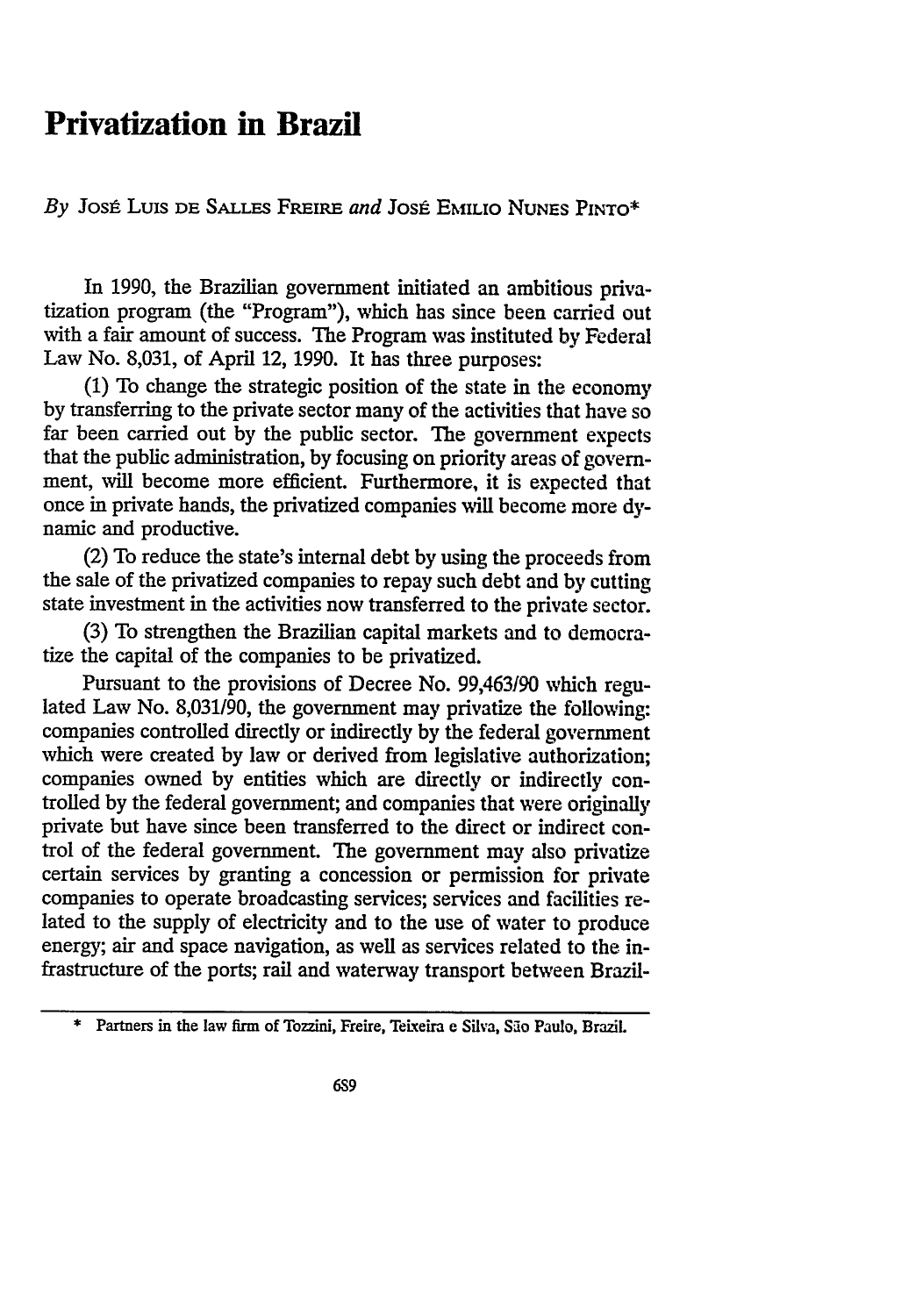ian ports and the national borders; interstate and international road transportation of passengers; and sea, river, and lake ports.'

On the other hand, the law establishes that the companies that operate in areas of exclusive state competence are excluded from the Program. Such activities are listed in articles 21, 159, item I, (c), and 177 of the Federal Constitution, and mainly comprise the mail services; the telecommunications services; the nuclear industry and related services; the research, exploitation, refining, importation, and exportation of oil and gas; the transportation by sea or by pipeline of oil and its subproducts, as well as natural gas of any origin; Banco do Brasil S.A.; and Instituto de Resseguros do Brasil — IRB (which is the national reinsurance institute).

As far as the actual procedure for the sale of the state-owned companies to the private sector is concerned, the law establishes the following alternatives for the government when privatizing its companies:

**(1)** *Selling its holdings in the equity capital of state-owned companies.* Such sales shall preferably be directed to the general public, specifically the employees, suppliers, and consumers of the company being privatized. The law establishes that such sales must be made either through public auctions held on the floor of a Brazilian stock exchange, or through a public sale of shares at a fixed price. This provision permits a wide distribution to the general public, including minority shareholders, employees, suppliers, and consumers.

Taking into consideration that one of the objectives of the Program is to develop the Brazilian capital markets, the government in some instances has made public offerings of shares which were subsequently listed on the main Brazilian stock exchanges. This occurred in the cases of Usiminas S.A., Cia. Siderúrgica Nacional and Petroflex Indústria e Comércio S.A..

Pursuant to the Brazilian Corporation Law, every company has to comply with the terms of any shareholders' agreements duly filed at its head-office.2 This legal requirement, which ensures the validity

2. The purpose of a shareholders' agreement is usually to create limitations on the transfer of shares and to establish how the parties will exercise their voting rights.

<sup>1.</sup> Some states and the federal government have initiated independent programs aimed at transferring the operation of major highways to private hands, among them the highway between São Paulo and Rio de Janeiro. Such programs will involve the investment of approximately one billion U.S. dollars in the next few years, and will require sophisticated structuring to solve legal matters related to the agreements between the government and the concessionaires, as well as between the concessionaires and the international banks which will provide the funds necessary for the projects.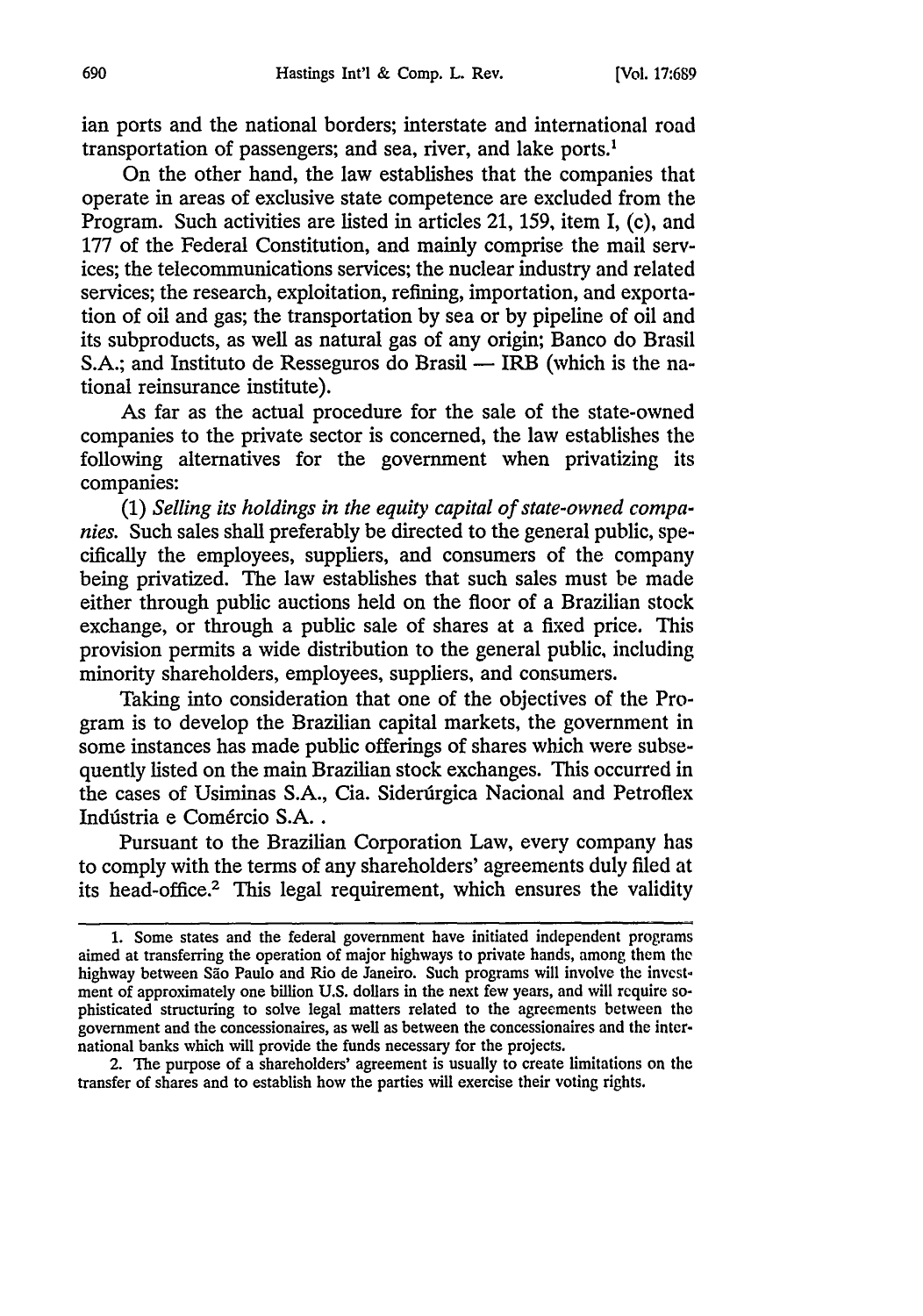and enforceability of the agreements between shareholders, has been the cause of lengthy and complicated negotiations between government agencies and their private partners during the privatization pro-

cess of certain joint-venture companies, especially in the petrochemical sector. (2) *Opening a state company's capitaL The* Brazilian Corporation

Law defines "publicly-held companies" as companies whose securities are traded either on stock exchanges or in the over-the-counter market and are registered with Comissão de Valores Mobiliários (CVM), the Brazilian equivalent to the Securities and Exchange Commission.

A company may open its capital either by a capital increase through a public offering of shares, or through an auction of shares which must be performed by a financial institution and carried out pursuant to the CVM's rules on block trade.

(3) *A capital increase coupled with a partial or total waiver or assignment of the subscription rights of the Federal Government or the controlling shareholder of the company.* In this case, the other shareholders may increase their holdings in the company by exercising their subscription rights. The federal government or the controlling shareholder, when waiving their subscription rights, may still retain control of the company or at least a significant number of shares of the company.

*(4) The conversion, merger, amalgamation, or spin-off of the company.* According to the Brazilian Corporation Law, conversion is the operation whereby the company is converted from one corporate type into another without being liquidated. Merger is the operation whereby one or more companies are merged into another causing the disappearance of the companies that are merged into the surviving one. Amalgamation is the operation whereby two or more companies are united to form one new company which succeeds them in all rights and obligations. Spin-off is the operation whereby the company transfers all or part of its assets to one or more companies, whether incorporated for such purpose or not.

*(5) The dissolution of a state-owned company through the sale of all of its assets.*

In addition to the various forms by which the privatization may be affected, the regulations also authorize the use of the so-called privatization currencies as means of payment, other than cruzeiros and foreign currency, for the acquisition of the companies that are being privatized. The main privatization currencies are the following:  $(1)$  TDA  $-$  bonds issued by the government for the payment of ex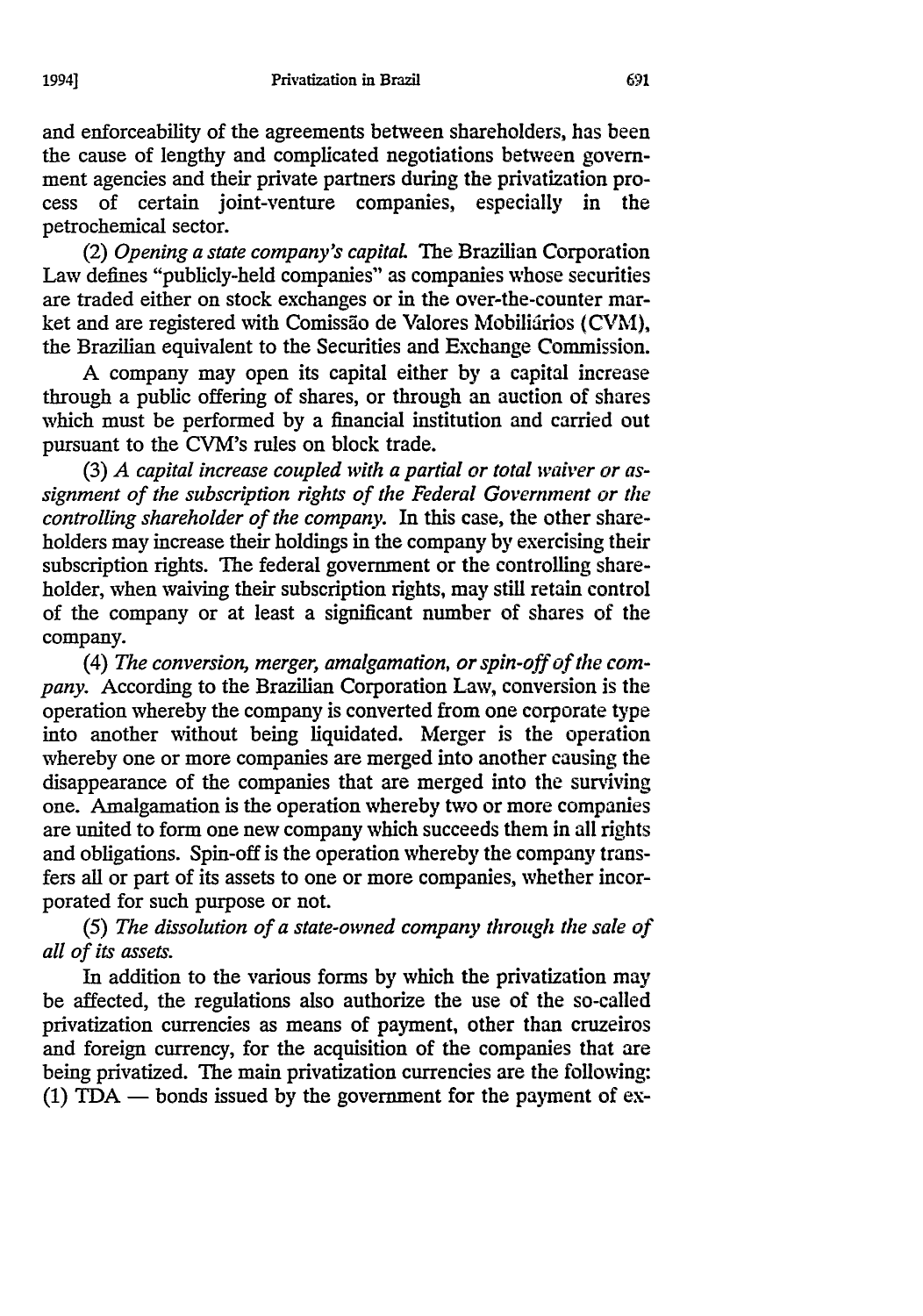propriated rural land; (2) OFND  $-$  bonds issued by the National Development Fund, a fund composed of shares of companies directly or indirectly held by the Union; (3) Certificates of Privatization **-** certificates issued by the federal government and compulsorily acquired by financial institutions; (4) *Siderbrds debentures;* (5) Securitized Debt overdue and renegotiated debts made up of general credits against the Union or guaranteed by the National Treasury; (6) Overdue National Housing System debts; and (7) Brazilian foreign debt instruments and securities.

The three most commonly used privatization currencies are Securitized Debts, *Siderbrds Debentures,* and Certificates of Privatization. As of December 1993 they represented, respectively, 35.36%, 20.45%, and 19.35% of the total volume of currencies applied towards the acquisition of shares of companies being privatized.

All of the privatization currencies are traded at different prices in the secondary market, and therefore the financial engineering of the bids to be made by prospective purchasers depends upon their actual discounts. Except for foreign debt, which implies a twenty-five percent discount on its face value, all other currencies are accepted at their face value in the Program.

The process further provides for a so-called pre-qualifying phase. This phase is intended to ensure that bidders, if their offers are awarded, will have a sufficient amount of privatization currencies to pay for the shares. In the pre-qualifying phase, bidders must detail and produce evidence of the currencies they hold or, alternatively, tender a first-class bank letter of guarantee to ensure that the purchase price will be timely settled. This safeguard adopted by the authorities is intended to eliminate any possibility of a sale being frustrated by a lack of currency in the hands of the awarded bidders, which has been a problem in other countries.

To finalize a description of the legal structure of the Program, it is necessary to describe the process which the government follows to appraise each company being privatized. The process begins with the Banco Nacional de Desenvolvimento Econ6mico e Social (BNDES), the federally-controlled development bank, hiring two consulting companies to perform the appraising services. Each consulting company is responsible for conducting an initial economic appraisal. In addition to the first economic appraisal, a second economic evaluation is performed by a consortium of consulting companies whose duties include a due diligence work, the presentation of a suggestion from a legal and technical standpoint regarding any adjustments to be made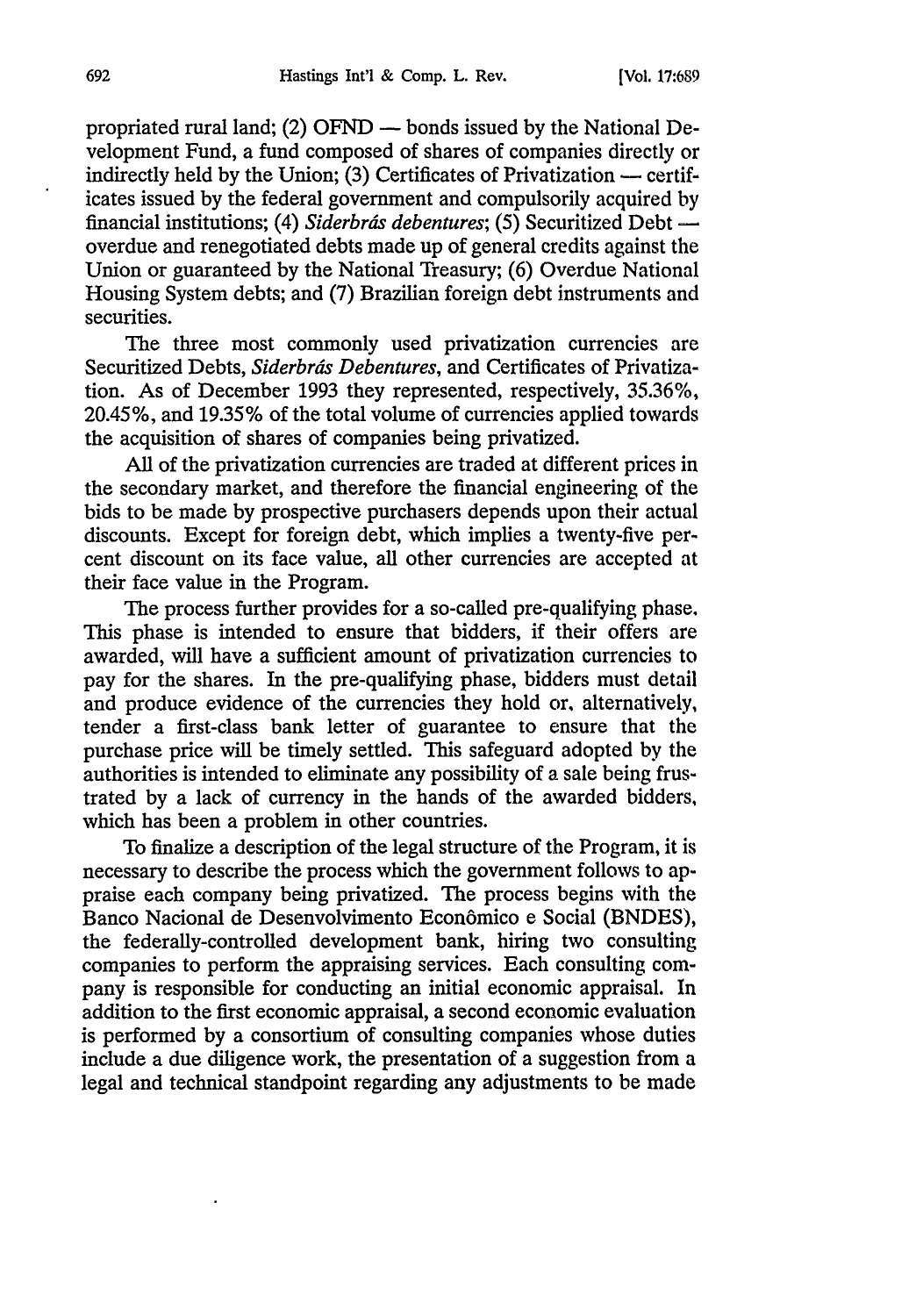by BNDES prior to the privatization, and the preparation of a proposal as to the format of the privatization process. The results of the reports prepared by the consortium are fully disclosed to bidders. If there is a difference of more than twenty percent in value between the results reached by the two economic evaluations of the companies, the government must hire a third consulting company to ascertain the value of the company going private.

In spite of such thorough evaluation, BNDES does not guarantee any contingencies, which, if any, must be totally borne by the investors. In any case, our experience working in the Usiminas and Cosipa consortia (steel mill plants located in the states of Minas Gerais and São Paulo, respectively), and leading the consortium in charge of performing the Petroquimica Unido appraisal shows that the degree of information disclosed is such that a bidder receives sufficient data on contingencies and is in a position to ascertain risk.

Twenty-five companies have been privatized by the government under the program: eight steel companies (Usiminas S.A., Aços Finos Piratini S.A., Companhia Siderdrgica do Nordeste (COSINOR), Companhia Siderúrgica de Tubarão (CST), Cia. Aços Especiais Itabira (ACESITA), Companhia Siderirgica Nacional (CSN), Ago Minas Gerais S.A. (Agominas), and Companhia Siderdrgica Paulista (Cosipa)); nine petrochemical companies (Petroflex Indústria e Com6rcio S.A., Companhia Petroqufmica do Sul (COPESUL), Nitriflex S.A., Indústria e Comércio, Polisul Petroquímica S.A., Companhia Brasileira de Estireno S.A. (CBE), PPH, Poliolefinas Oxiteno Indústria e Com6rcio S.A., and Petroqufmica Uniao (PQU)); five fertilizer companies (Fertilizantes Fosfatados S.A. (FOSFÉRTIL), Goiás Fertilizantes S.A. (GOIASFÉRTIL), Ultrafértil S.A., Ind. e Com. de Fertilizantes, and Indag S.A.); a shipping company (Servigo de Navegação da Bacia do Prata S.A.); a maintenance company specializing in aircraft engines (Companhia Eletromecânica Celma); a manufacturer of railroad equipment (Mafersa S.A.); and a soda manufacturer (Companhia Nacional de Alcalis). These sales have totalled an aggregate selling price of U.S.\$ 6.57 billion.

An examination of the transactions shows that less than four percent of total proceeds derive from cash payments (local and foreign currency), while the remaining ninety-six percent of the payments were made in the various privatization currencies described above. This allowed the government to cancel more than 6.5 billion U.S. dollars of its debt to the private sector.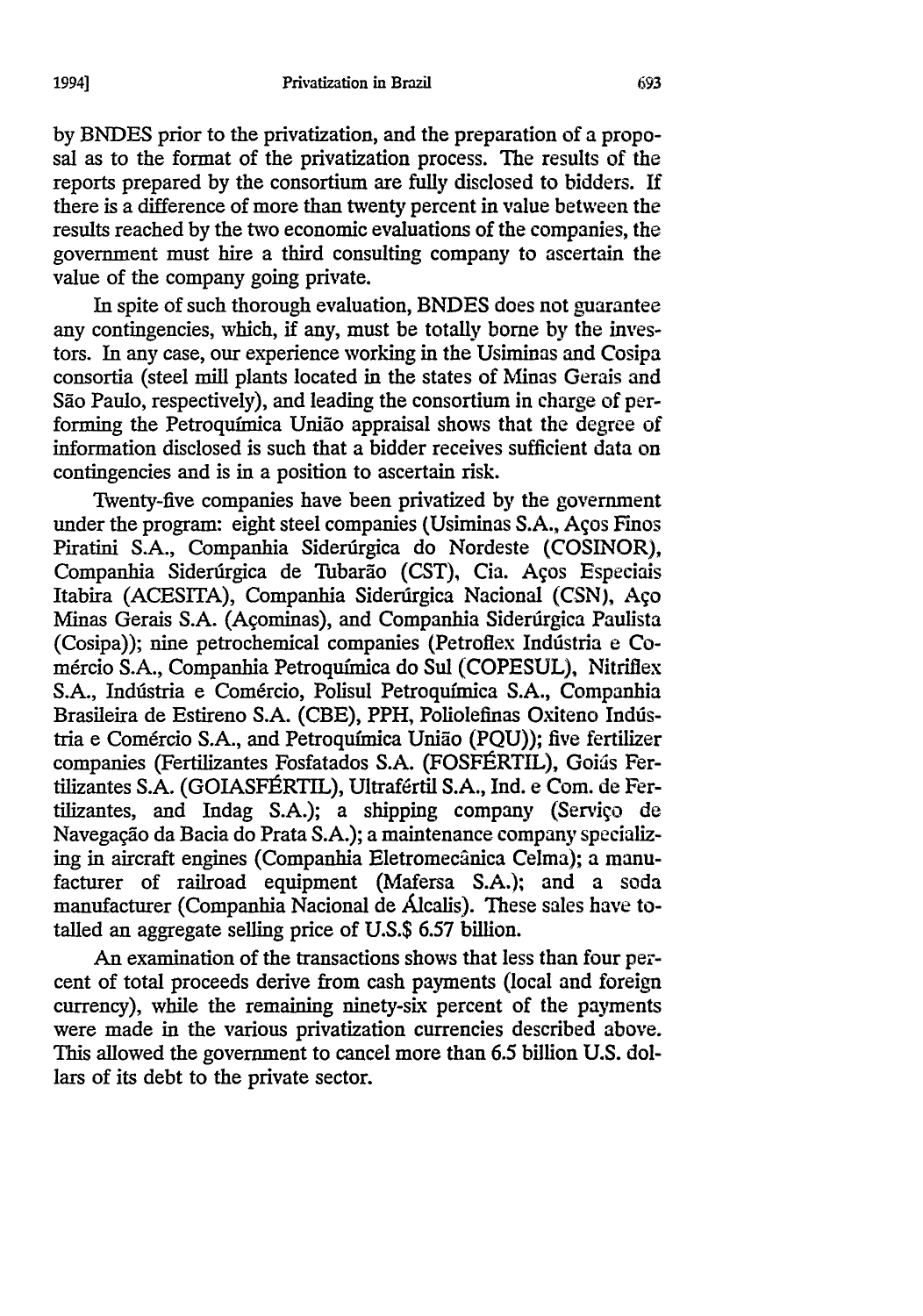The disparity between the amount of privatization currencies received and the amount of cash received has generated an intense debate in Brazil about possible changes in the relevant regulations. The government has decided that, depending on the interest a company generates in the market, a minimum cash amount may be required. That amount will be decided on a case-by-case basis by the President of Brazil, on the basis of a proposal submitted by the Program's Steering Committee.

It is worth noting that although privatized companies have attracted a good deal of interest within the Brazilian private sector, the participation of foreign investors in the Program has been insignificant. Probably the main cause for the absence of foreign investors is the fact that the pricing of the Brazilian foreign debt has not been competitive vis-a-vis the other privatization currencies. It must be pointed out, however, that there is no prohibition on foreigners acquiring, in the local market, privatization currencies other than foreign debt, thereby maximizing the structure of their bids.

Notwithstanding the above alternative, let us concentrate for a moment on the specific rules regarding the use of foreign debt. At the beginning of the Program, the proceeds resulting from the swap of foreign debt for investment in the companies being privatized had to remain in the country for twelve years. Shares acquired by a foreign investor could not be sold for at least two years, although purchasers were free to repatriate dividends declared by the privatized companies. In order to attract foreign investors, the federal government reduced the twelve-year period to six, and abolished the restriction regarding the transfer of shares which may now be traded immediately upon their acquisition.

All foreign debt used in the Program is subject to a standard discount of twenty-five percent of its face value. There have been discussions regarding the elimination of this pre-established discount. It is suggested that it instead be determined by auction. However, the rule has not yet been changed.

The discounted face value of the foreign debt is the limit for registration of the foreign investment with the Central Bank of Brazil. Such registration affects the taxation of any capital gains made in the sale of the investment. Dividends paid by the privatized companies are freely remittable.

One relevant issue related to the participation of foreign investors in the Program is the so-called "forty percent rule," established by Section **13** (iv) of Federal Law No. 8,031, of April 12, 1990, which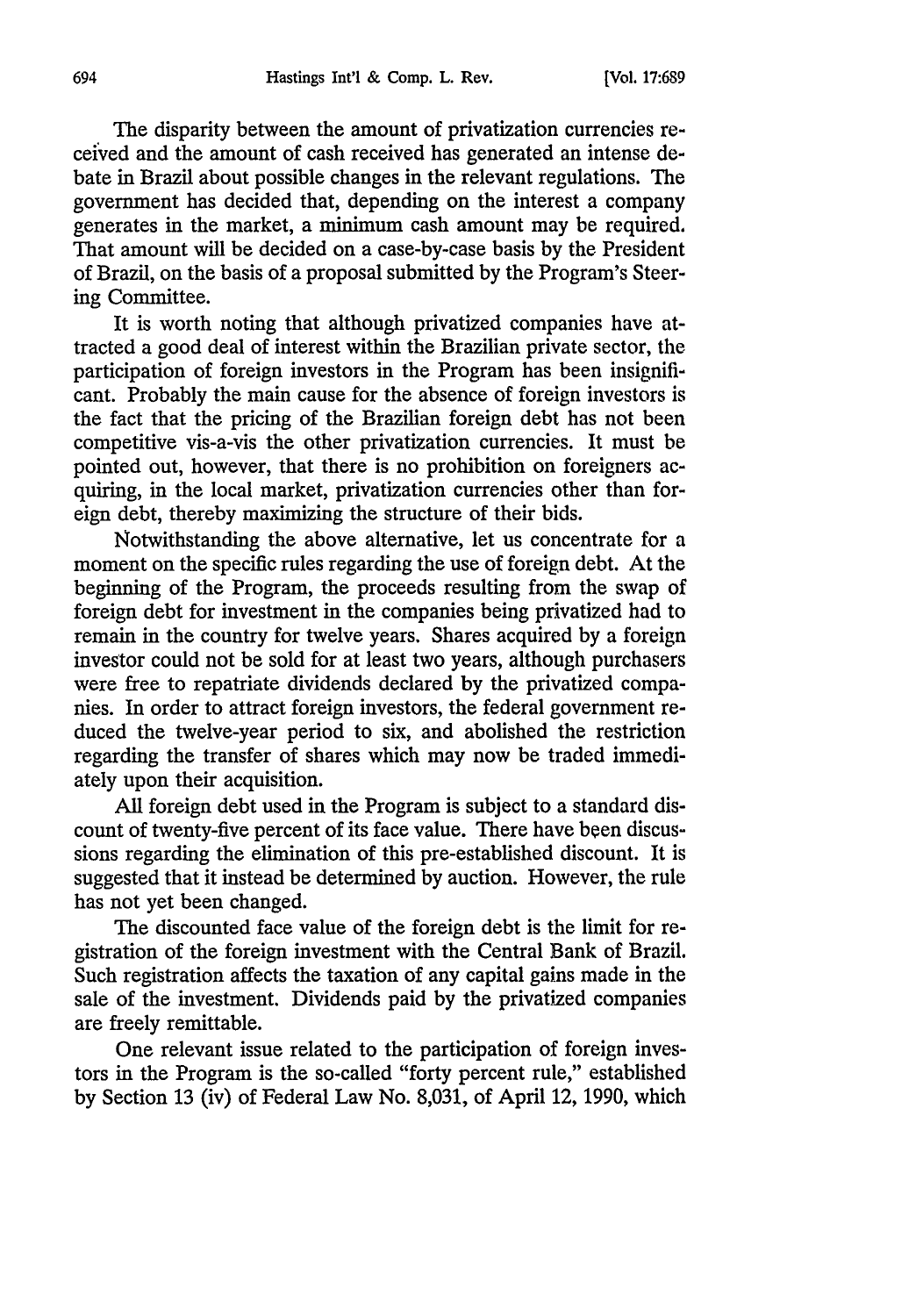states that "the sale to foreign individuals or legal entities of the stock of the companies going private shall not exceed forty percent of the voting stock," unless Congress decides otherwise. This rule limits the participation of foreigners in the Program. For example, in the steel mill industry, the majority of the companies going private already had foreign shareholders. The maximum percentage offered for purchase by foreigners was thereby reduced by the percentage already held by the existing foreign shareholders.

In light of the small interest foreign investors have expressed in the Program, and with the intention of increasing the prices paid for the privatized companies, the government issued Provisional Measure No. 432, dated February 23, 1994, which allows any foreign individual or legal entity to purchase the whole of the voting stock of companies being privatized. However, according to this provisional measure, the government is entitled to reduce the percentage of stock that may be purchased by foreigners in certain companies in sectors considered to be strategically important. Provisional Measure No. 432 has not yet been voted on by Congress.<sup>3</sup>

It is also necessary to discuss briefly the role played by the local and international equity capital markets in privatization in Brazil. The Brazilian equity markets are fully equipped, both in terms of technology and regulations, to be widely used in the Program. The São Paulo and Rio de Janeiro stock exchanges are modern entities, where a substantial volume of transactions, amounting to more than US\$150 billion and US\$30 billion, respectively, is traded daily. The market is supervised by the CVM, which, together with the Central Bank of Brazil, has recently opened the markets to participation by foreigners, allowing non-Brazilian residents to invest in the Brazilian stock exchanges.<sup>4</sup>

In addition, the government has also issued regulations authorizing Brazilian companies to access the foreign financial and equity markets. In connection with the privatization, an important innova-

**<sup>3.</sup>** According to the Brazilian Constitution, Provisional Measures have to be canfirmed **by** Congress within thirty days following their enactment to become definitive laws, Notwithstanding the foregoing, Provisional Measures produce effects upon enactment, and may be renewed should Congress fail to vote within thirty days. Although Congress has yet to confirm Provisional Measure No. 432, it has been consistently renewed by the government.

<sup>4.</sup> The main vehicle for foreigners to invest in the Brazilian securities market is the "so-called Annex IV" regulation, under which foreign institutional investors, as defined **by** the regulations, may establish a portfolio of securities traded on the Brazilian sto:k exchanges.